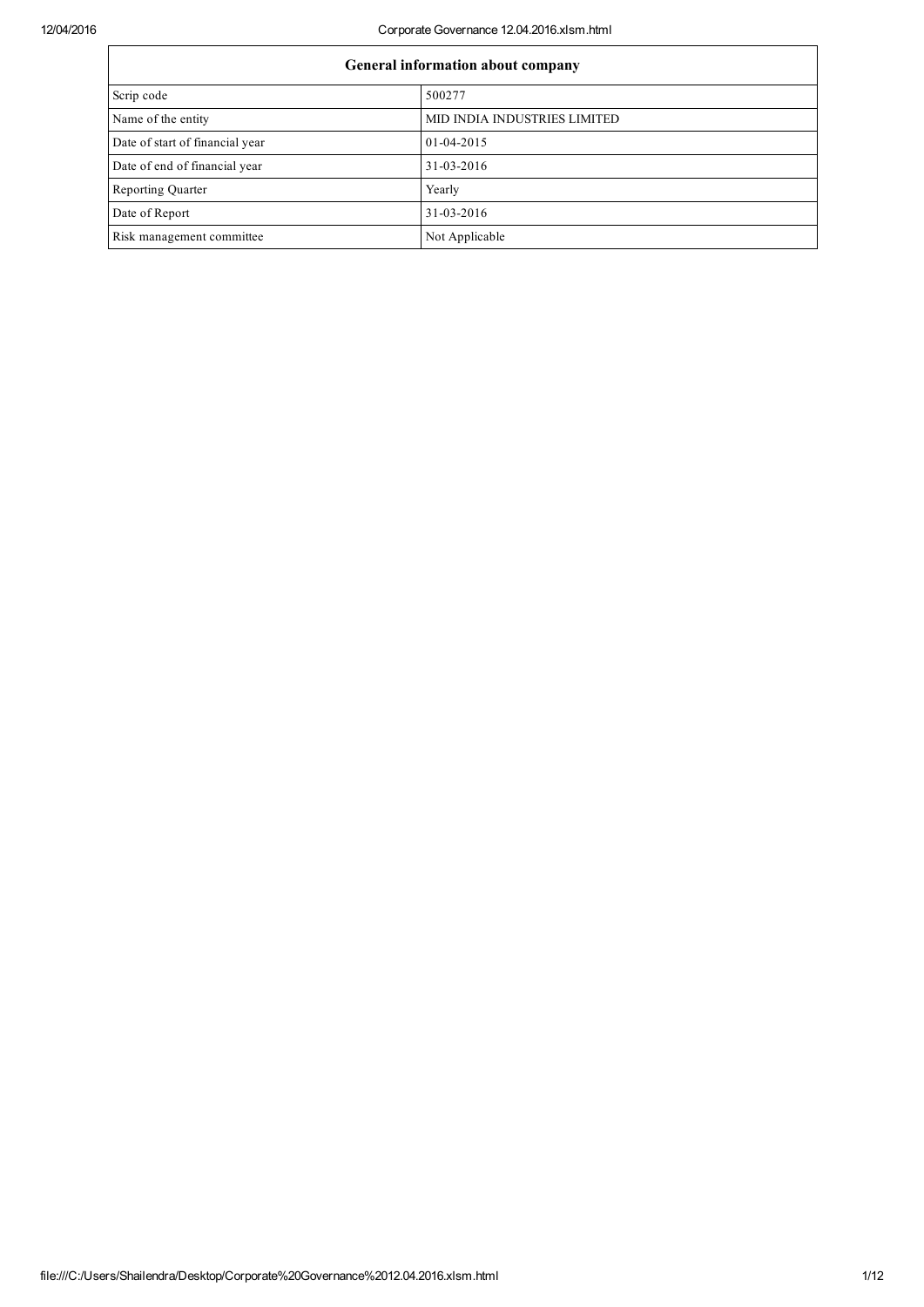|                | <b>Annexure 1</b>                                        |                                                       |                                                                |  |  |
|----------------|----------------------------------------------------------|-------------------------------------------------------|----------------------------------------------------------------|--|--|
|                | Annexure 1                                               |                                                       |                                                                |  |  |
|                | <b>III. Meeting of Board of Directors</b>                |                                                       |                                                                |  |  |
| Sr             | $Date(s)$ of meeting (if any) in the<br>previous quarter | Date(s) of meeting (if any) in the<br>current quarter | Maximum gap between any two consecutive (in<br>number of days) |  |  |
|                | 09-11-2015                                               |                                                       |                                                                |  |  |
| $\overline{2}$ |                                                          | $10-02-2016$                                          | 92                                                             |  |  |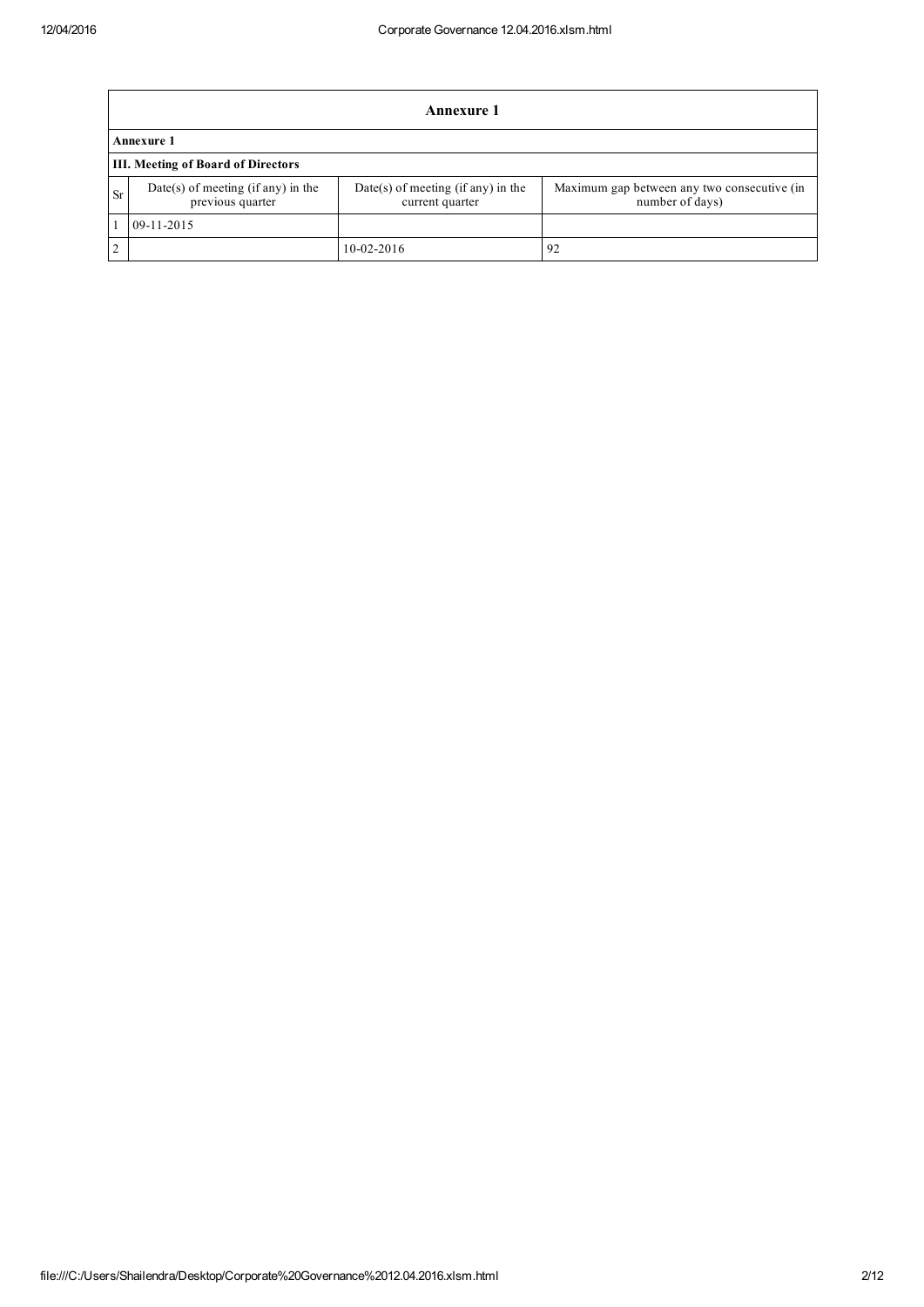|                | <b>Annexure 1</b>                         |                                                                     |                                                     |                                                       |                                                                     |                                                                            |
|----------------|-------------------------------------------|---------------------------------------------------------------------|-----------------------------------------------------|-------------------------------------------------------|---------------------------------------------------------------------|----------------------------------------------------------------------------|
|                | <b>IV. Meeting of Committees</b>          |                                                                     |                                                     |                                                       |                                                                     |                                                                            |
| <b>Sr</b>      | Name of<br>Committee                      | $Date(s)$ of meeting of<br>the committee in the<br>relevant quarter | Whether<br>requirement of<br>Ouorum met<br>(Yes/No) | Requirement of<br>Ouorum met<br>(details)             | $Date(s)$ of meeting of<br>the committee in the<br>previous quarter | Maximum gap between any<br>two consecutive meetings<br>(in number of days) |
|                | Audit<br>Committee                        | $10-02-2016$                                                        | Yes                                                 | All the three<br>committee<br>members were<br>present | $09-11-2015$                                                        | 92                                                                         |
| $\overline{2}$ | Stakeholders<br>Relationship<br>Committee | $10 - 02 - 2016$                                                    | Yes                                                 | All the three<br>committee<br>members were<br>present | 09-11-2015                                                          | 92                                                                         |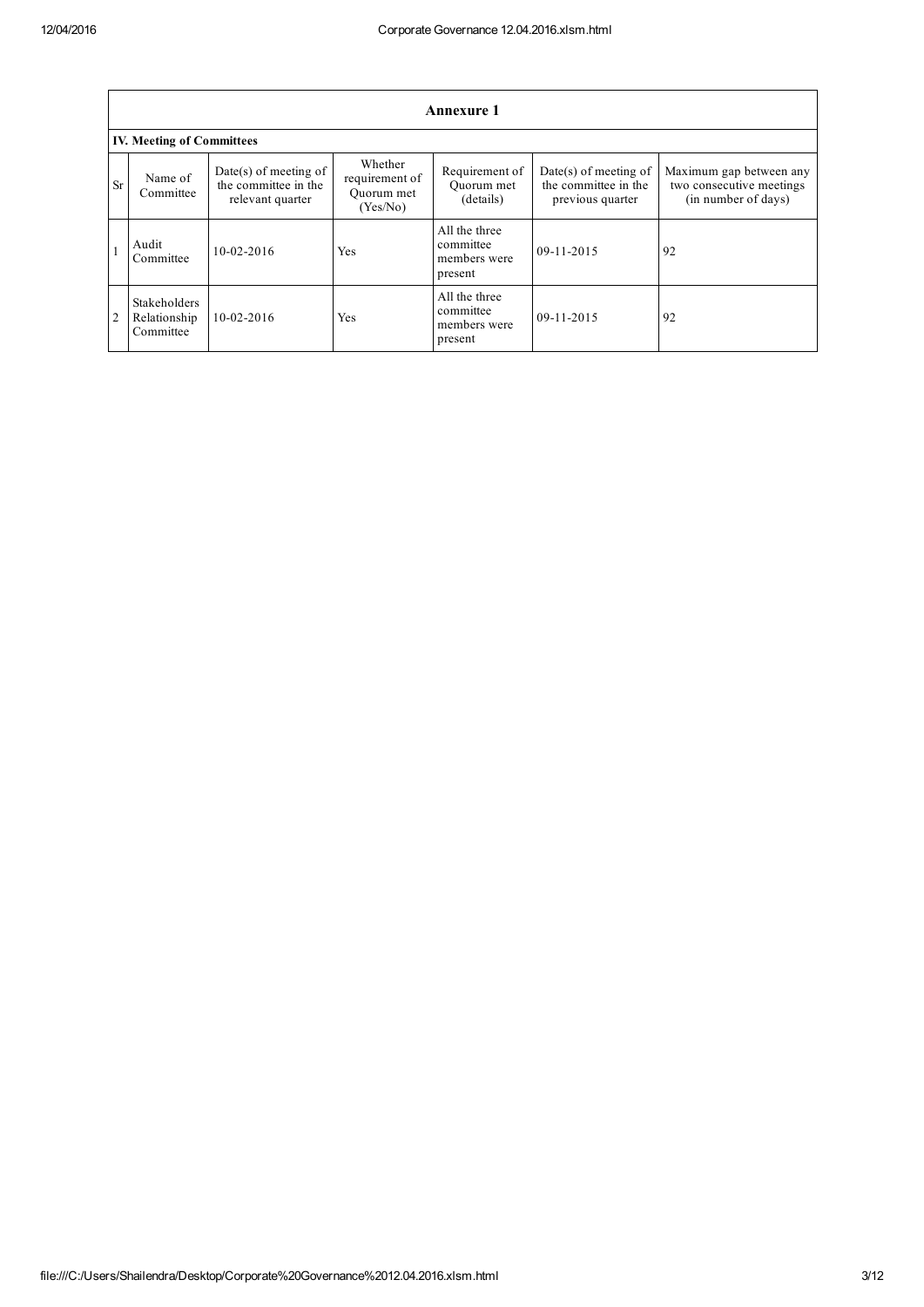|                                                                                                                                   | <b>Annexure 1</b>                                      |                                  |                                                                    |  |  |
|-----------------------------------------------------------------------------------------------------------------------------------|--------------------------------------------------------|----------------------------------|--------------------------------------------------------------------|--|--|
|                                                                                                                                   | <b>V. Related Party Transactions</b>                   |                                  |                                                                    |  |  |
| Sr                                                                                                                                | Subject                                                | Compliance status<br>(Yes/No/NA) | If status is "No" details of non-<br>compliance may be given here. |  |  |
|                                                                                                                                   | Whether prior approval of audit committee obtained     | Yes                              |                                                                    |  |  |
| $\overline{2}$                                                                                                                    | Whether shareholder approval obtained for material RPT | NA                               |                                                                    |  |  |
| Whether details of RPT entered into pursuant to omnibus approval<br>$\mathcal{F}$<br>Yes<br>have been reviewed by Audit Committee |                                                        |                                  |                                                                    |  |  |
|                                                                                                                                   | Disclosure of notes on related party transactions      | Textual Information(1)           |                                                                    |  |  |
| Disclosure of notes of material transaction with related party<br>Textual Information(2)                                          |                                                        |                                  |                                                                    |  |  |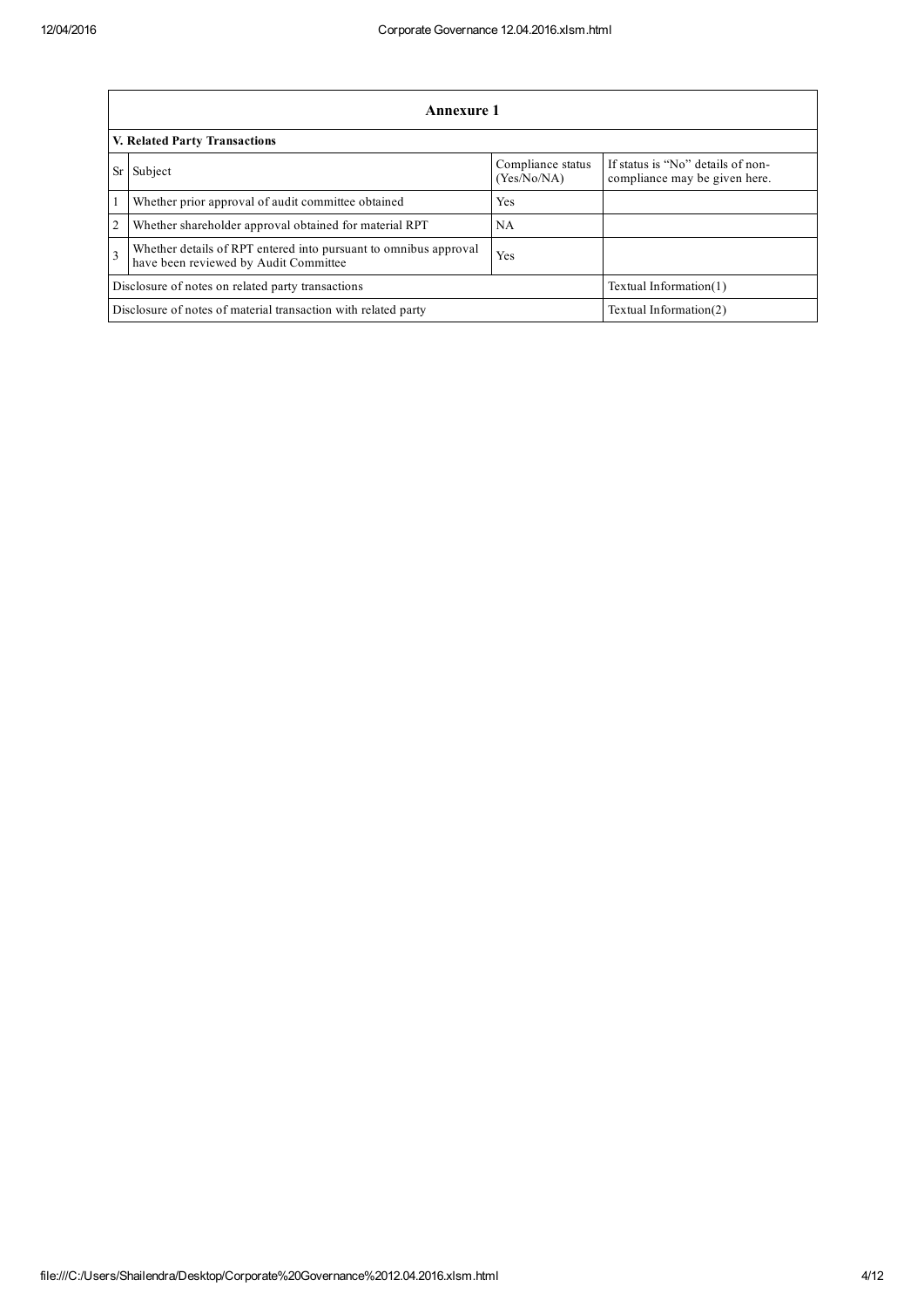|                        | <b>Text Block</b>                                                                                                 |
|------------------------|-------------------------------------------------------------------------------------------------------------------|
| Textual Information(1) | During the quarter no related party transaction entered except Remuneration given to Key<br>Managerial personnel. |
| Textual Information(2) | During the quarter no material related party transactions entered.                                                |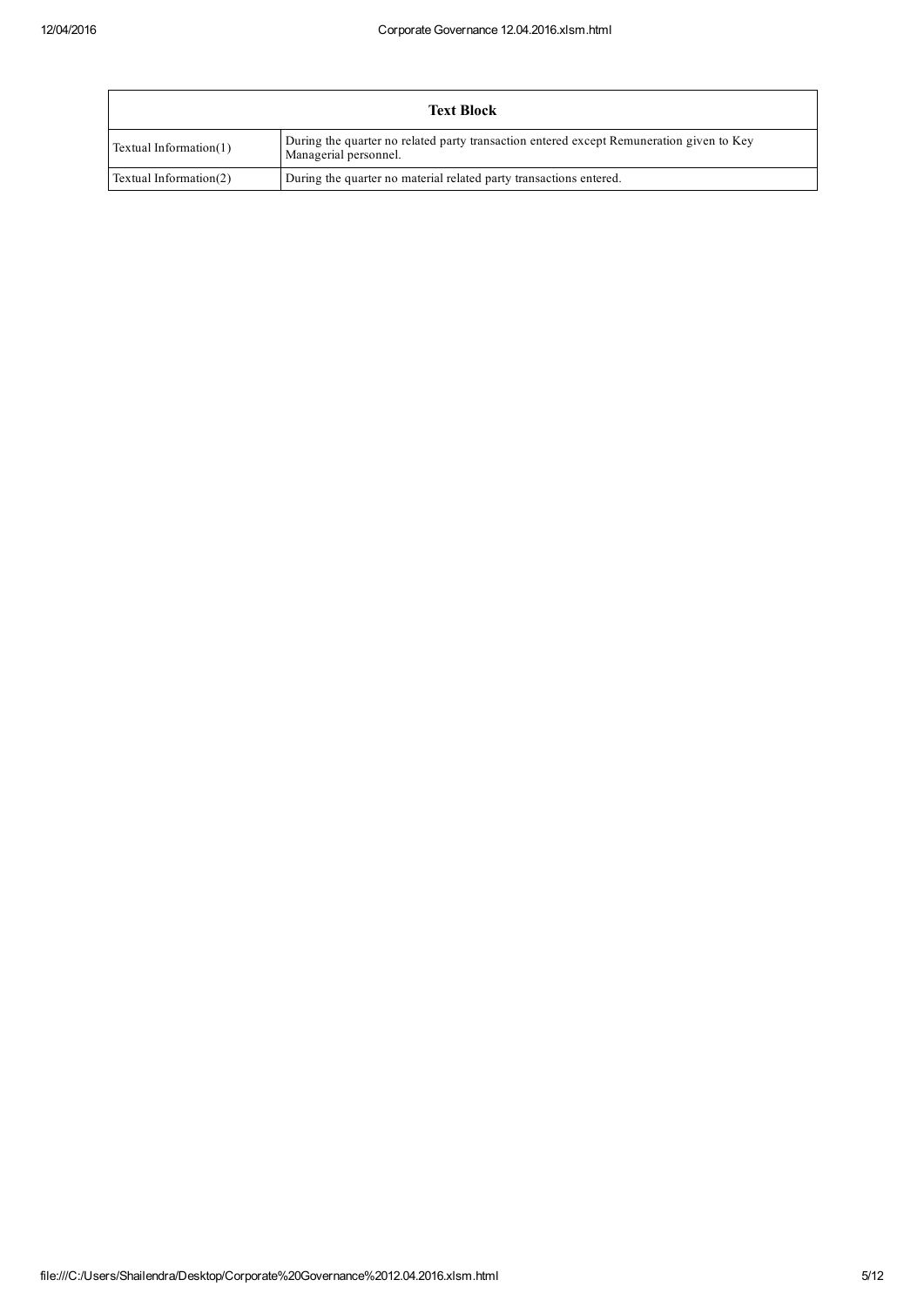|                 | <b>Annexure 1</b>                                                                                                                                                                                               |                                  |  |  |  |
|-----------------|-----------------------------------------------------------------------------------------------------------------------------------------------------------------------------------------------------------------|----------------------------------|--|--|--|
|                 | <b>VI. Affirmations</b>                                                                                                                                                                                         |                                  |  |  |  |
| Sr <sub>1</sub> | Subject                                                                                                                                                                                                         | Compliance<br>status<br>(Yes/No) |  |  |  |
|                 | The composition of Board of Directors is in terms of SEBI (Listing obligations and disclosure requirements)<br>Regulations, 2015                                                                                | Yes                              |  |  |  |
| $\overline{2}$  | The composition of the following committees is in terms of SEBI(Listing obligations and disclosure requirements)<br>Regulations, 2015 a. Audit Committee                                                        | Yes                              |  |  |  |
| $\mathbf{3}$    | The composition of the following committees is in terms of SEBI(Listing obligations and disclosure requirements)<br>Regulations, 2015. b. Nomination & remuneration committee                                   | Yes                              |  |  |  |
| $\overline{4}$  | The composition of the following committees is in terms of SEBI(Listing obligations and disclosure requirements)<br>Regulations, 2015. c. Stakeholders relationship committee                                   | Yes                              |  |  |  |
| $\varsigma$     | The composition of the following committees is in terms of SEBI(Listing obligations and disclosure requirements)<br>Regulations, 2015. d. Risk management committee (applicable to the top 100 listed entities) | NA                               |  |  |  |
| 6               | The committee members have been made aware of their powers, role and responsibilities as specified in SEBI<br>(Listing obligations and disclosure requirements) Regulations, 2015.                              | Yes                              |  |  |  |
|                 | The meetings of the board of directors and the above committees have been conducted in the manner as specified<br>in SEBI (Listing obligations and disclosure requirements) Regulations, 2015.                  | Yes                              |  |  |  |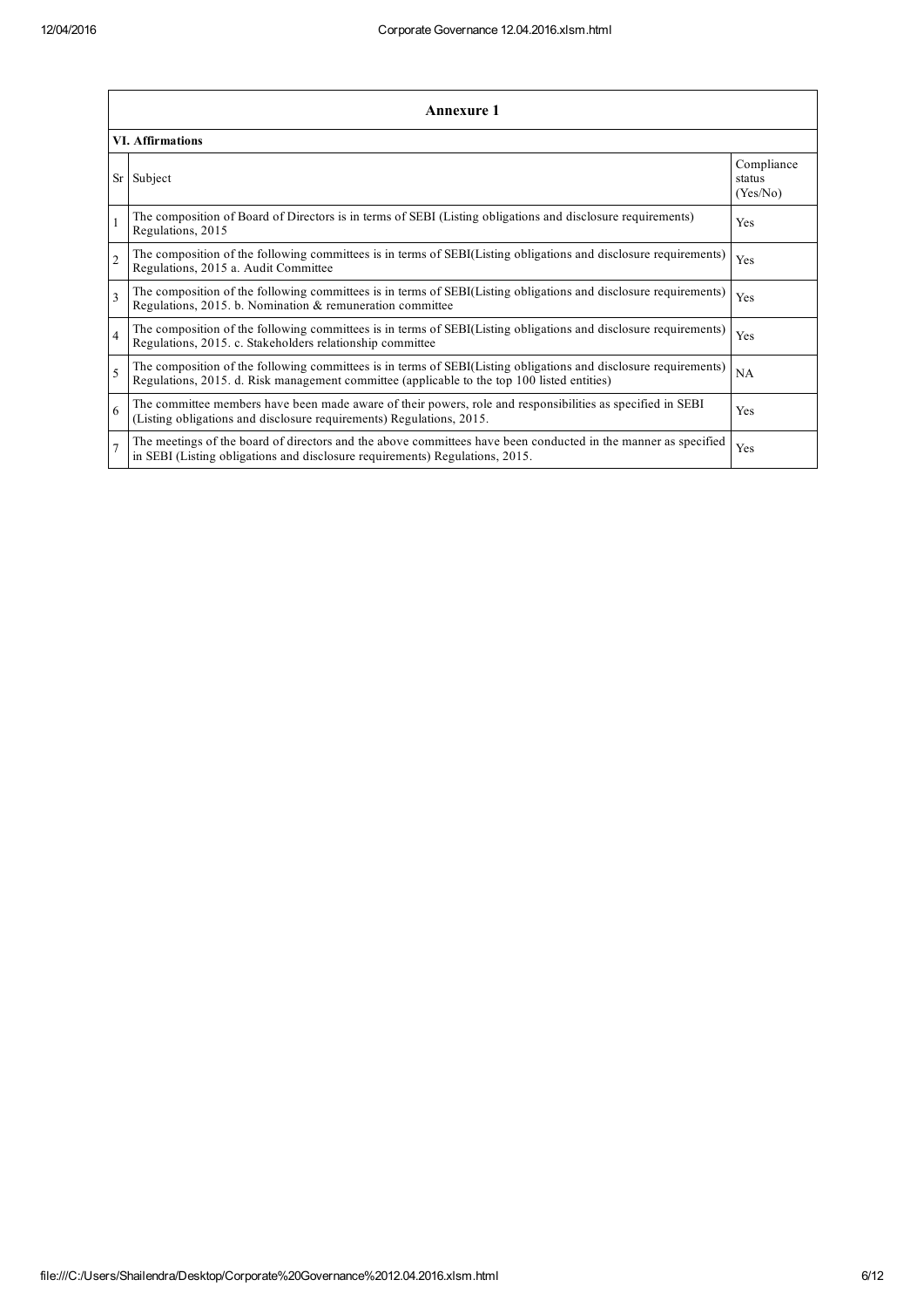Text Block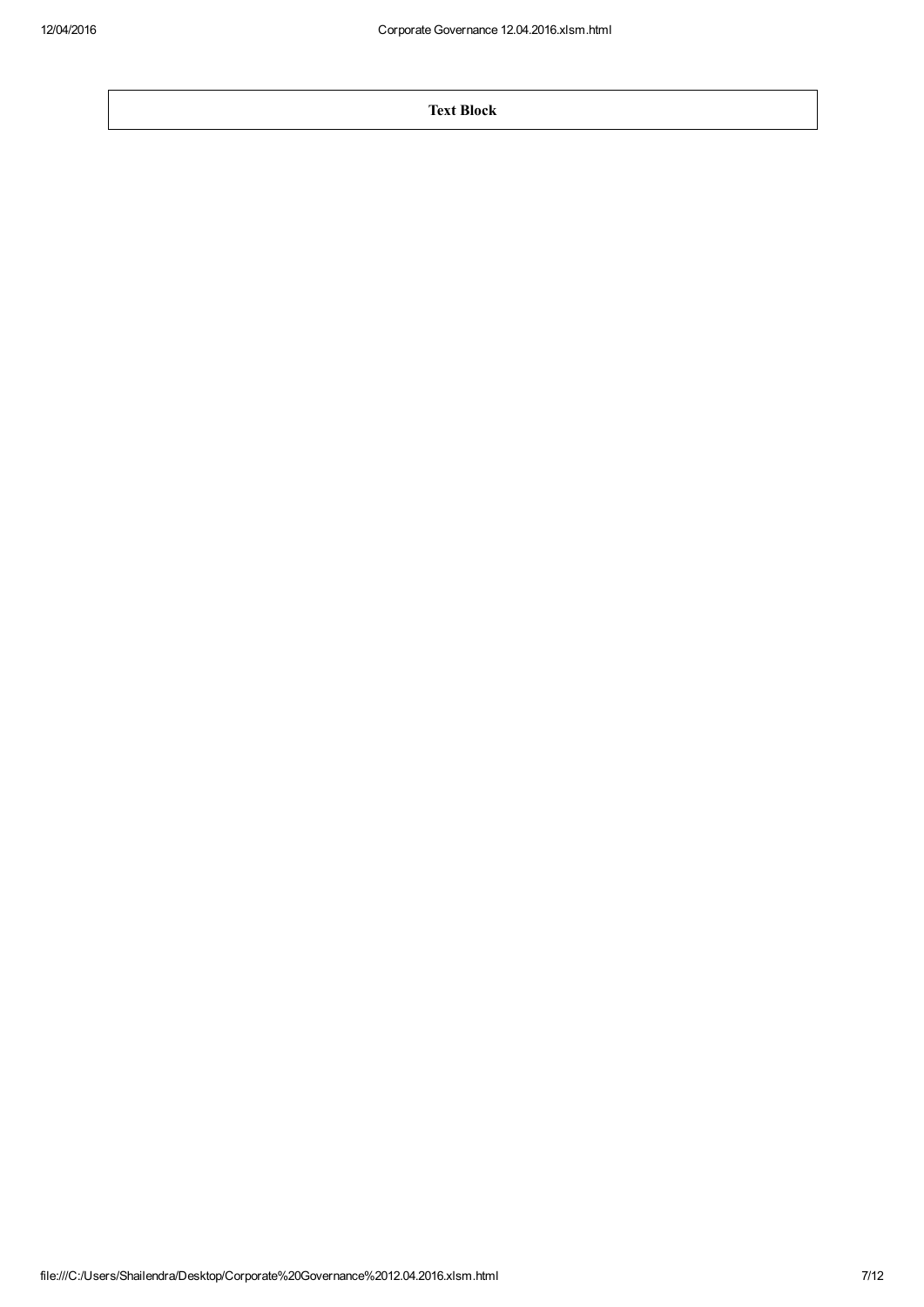|                | <b>Annexure II</b>                                                                                                                            |                                     |                                                                      |                                    |  |  |
|----------------|-----------------------------------------------------------------------------------------------------------------------------------------------|-------------------------------------|----------------------------------------------------------------------|------------------------------------|--|--|
|                | Annexure II to be submitted by listed entity at the end of the financial year (for the whole of financial year)                               |                                     |                                                                      |                                    |  |  |
|                | I. Disclosure on website in terms of Listing Regulations                                                                                      |                                     |                                                                      |                                    |  |  |
| Sr             | Item                                                                                                                                          | Compliance<br>status<br>(Yes/No/NA) | If status is "No" details<br>of non-compliance may<br>be given here. | Web address                        |  |  |
| $\mathbf{1}$   | Details of business                                                                                                                           | Yes                                 |                                                                      | http://www.midindiaindustries.com/ |  |  |
| $\overline{2}$ | Terms and conditions of appointment of<br>independent directors                                                                               | Yes                                 |                                                                      | http://www.midindiaindustries.com/ |  |  |
| 3              | Composition of various committees of board of<br>directors                                                                                    | Yes                                 |                                                                      | http://www.midindiaindustries.com/ |  |  |
| 4              | Code of conduct of board of directors and senior<br>management personnel                                                                      | Yes                                 |                                                                      | http://www.midindiaindustries.com/ |  |  |
| 5              | Details of establishment of vigil mechanism/<br>Whistle Blower policy                                                                         | Yes                                 |                                                                      | http://www.midindiaindustries.com/ |  |  |
| 6              | Criteria of making payments to non-executive<br>directors                                                                                     | Yes                                 |                                                                      | http://www.midindiaindustries.com/ |  |  |
| 7              | Policy on dealing with related party transactions                                                                                             | Yes                                 |                                                                      | http://www.midindiaindustries.com/ |  |  |
| 8              | Policy for determining 'material' subsidiaries                                                                                                | NA                                  |                                                                      |                                    |  |  |
| 9              | Details of familiarization programmes imparted to<br>independent directors                                                                    | Yes                                 |                                                                      | http://www.midindiaindustries.com/ |  |  |
| 10             | Contact information of the designated officials of<br>the listed entity who are responsible for assisting<br>and handling investor grievances | Yes                                 |                                                                      | http://www.midindiaindustries.com/ |  |  |
| 11             | email address for grievance redressal and other<br>relevant details                                                                           | Yes                                 |                                                                      | http://www.midindiaindustries.com/ |  |  |
| 12             | Financial results                                                                                                                             | Yes                                 |                                                                      | http://www.midindiaindustries.com/ |  |  |
| 13             | Shareholding pattern                                                                                                                          | Yes                                 |                                                                      | http://www.midindiaindustries.com/ |  |  |
| 14             | Details of agreements entered into with the media<br>companies and/or their associates                                                        | NA                                  |                                                                      |                                    |  |  |
| 15             | New name and the old name of the listed entity                                                                                                | NA                                  |                                                                      |                                    |  |  |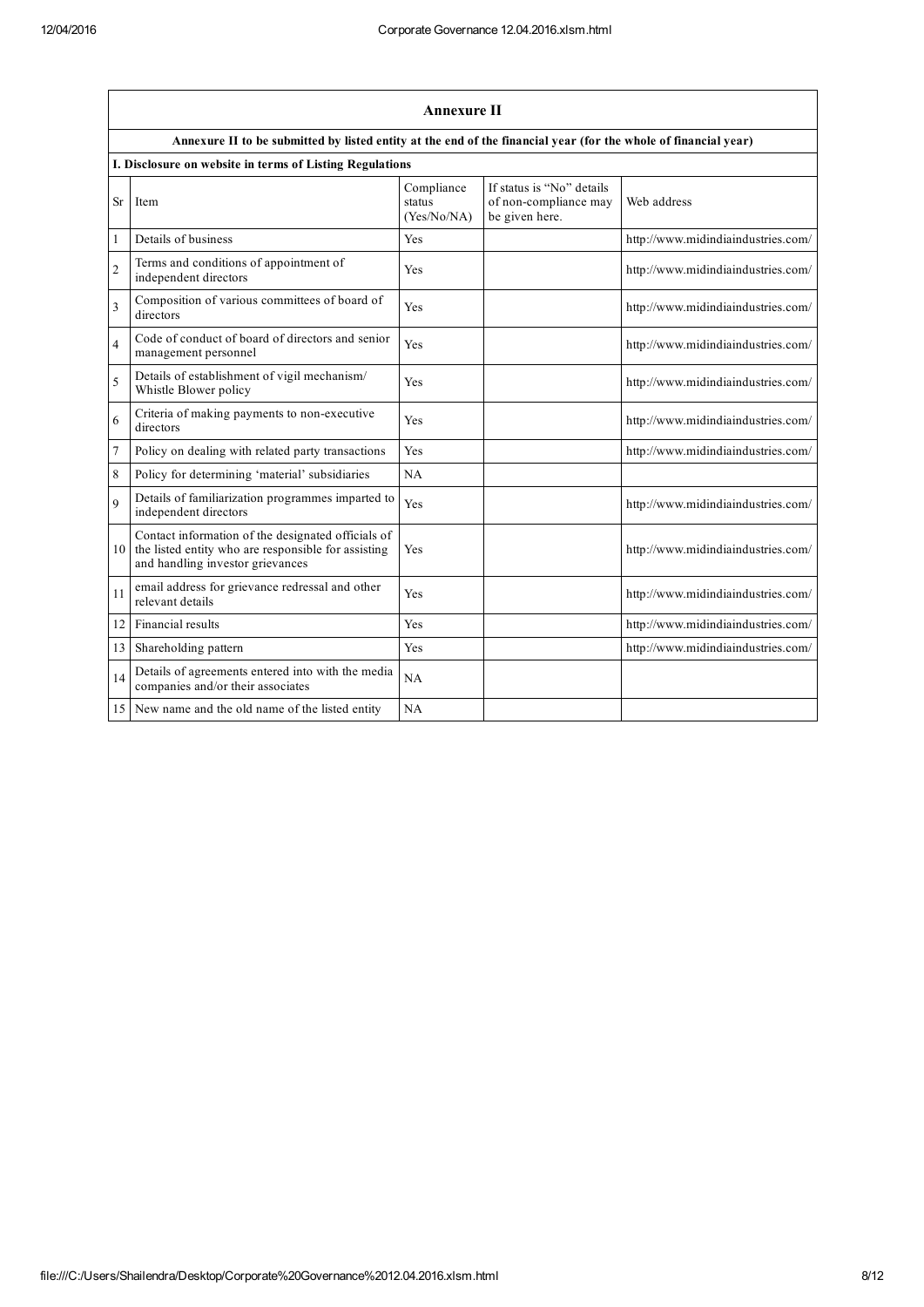|    | <b>Annexure II</b>                                                                                                   |                                     |                                     |                                                                    |  |  |
|----|----------------------------------------------------------------------------------------------------------------------|-------------------------------------|-------------------------------------|--------------------------------------------------------------------|--|--|
|    | <b>II. Annual Affirmations</b>                                                                                       |                                     |                                     |                                                                    |  |  |
| Sr | Particulars                                                                                                          | Regulation<br>Number                | Compliance<br>status<br>(Yes/No/NA) | If status is "No" details of non-<br>compliance may be given here. |  |  |
| 1  | Independent director(s) have been appointed in terms of<br>specified criteria of 'independence' and/or 'eligibility' | $16(1)(b)$ &<br>25(6)               | Yes                                 |                                                                    |  |  |
| 2  | Board composition                                                                                                    | 17(1)                               | Yes                                 |                                                                    |  |  |
| 3  | Meeting of Board of directors                                                                                        | 17(2)                               | Yes                                 |                                                                    |  |  |
| 4  | Review of Compliance Reports                                                                                         | 17(3)                               | Yes                                 |                                                                    |  |  |
| 5  | Plans for orderly succession for appointments                                                                        | 17(4)                               | Yes                                 |                                                                    |  |  |
| 6  | Code of Conduct                                                                                                      | 17(5)                               | Yes                                 |                                                                    |  |  |
| 7  | Fees/compensation                                                                                                    | 17(6)                               | Yes                                 |                                                                    |  |  |
| 8  | Minimum Information                                                                                                  | 17(7)                               | Yes                                 |                                                                    |  |  |
| 9  | Compliance Certificate                                                                                               | 17(8)                               | Yes                                 |                                                                    |  |  |
| 10 | Risk Assessment & Management                                                                                         | 17(9)                               | Yes                                 |                                                                    |  |  |
| 11 | Performance Evaluation of Independent Directors                                                                      | 17(10)                              | Yes                                 |                                                                    |  |  |
| 12 | Composition of Audit Committee                                                                                       | 18(1)                               | Yes                                 |                                                                    |  |  |
| 13 | Meeting of Audit Committee                                                                                           | 18(2)                               | Yes                                 |                                                                    |  |  |
| 14 | Composition of nomination & remuneration committee                                                                   | $19(1)$ &<br>(2)                    | Yes                                 |                                                                    |  |  |
| 15 | Composition of Stakeholder Relationship Committee                                                                    | $20(1)$ &<br>(2)                    | Yes                                 |                                                                    |  |  |
| 16 | Composition and role of risk management committee                                                                    | 21(1), (2),<br>(3), (4)             | NA                                  |                                                                    |  |  |
| 17 | Vigil Mechanism                                                                                                      | 22                                  | Yes                                 |                                                                    |  |  |
| 18 | Policy for related party Transaction                                                                                 | 23(1), (5),<br>$(6),(7)$ &<br>(8)   | Yes                                 |                                                                    |  |  |
| 19 | Prior or Omnibus approval of Audit Committee for all related<br>party transactions                                   | 23(2), (3)                          | Yes                                 |                                                                    |  |  |
| 20 | Approval for material related party transactions                                                                     | 23(4)                               | NA                                  |                                                                    |  |  |
| 21 | Composition of Board of Directors of unlisted material<br>Subsidiary                                                 | 24(1)                               | NA                                  |                                                                    |  |  |
| 22 | Other Corporate Governance requirements with respect to<br>subsidiary of listed entity                               | $24(2),(3)$ ,<br>$(4),(5)$ &<br>(6) | NA                                  |                                                                    |  |  |
| 23 | Maximum Directorship & Tenure                                                                                        | $25(1)$ &<br>(2)                    | Yes                                 |                                                                    |  |  |
| 24 | Meeting of independent directors                                                                                     | $25(3)$ &<br>(4)                    | Yes                                 |                                                                    |  |  |
| 25 | Familiarization of independent directors                                                                             | 25(7)                               | Yes                                 |                                                                    |  |  |
| 26 | Memberships in Committees                                                                                            | 26(1)                               | Yes                                 |                                                                    |  |  |
| 27 | Affirmation with compliance to code of conduct from members<br>of Board of Directors and Senior management personnel | 26(3)                               | Yes                                 |                                                                    |  |  |
| 28 | Disclosure of Shareholding by Non-Executive Directors                                                                | 26(4)                               | Yes                                 |                                                                    |  |  |
| 29 | Policy with respect to Obligations of directors and senior<br>management                                             | $26(2)$ &<br>26(5)                  | Yes                                 |                                                                    |  |  |
|    | Any other information to be provided - Add Notes                                                                     |                                     |                                     |                                                                    |  |  |
|    |                                                                                                                      |                                     |                                     |                                                                    |  |  |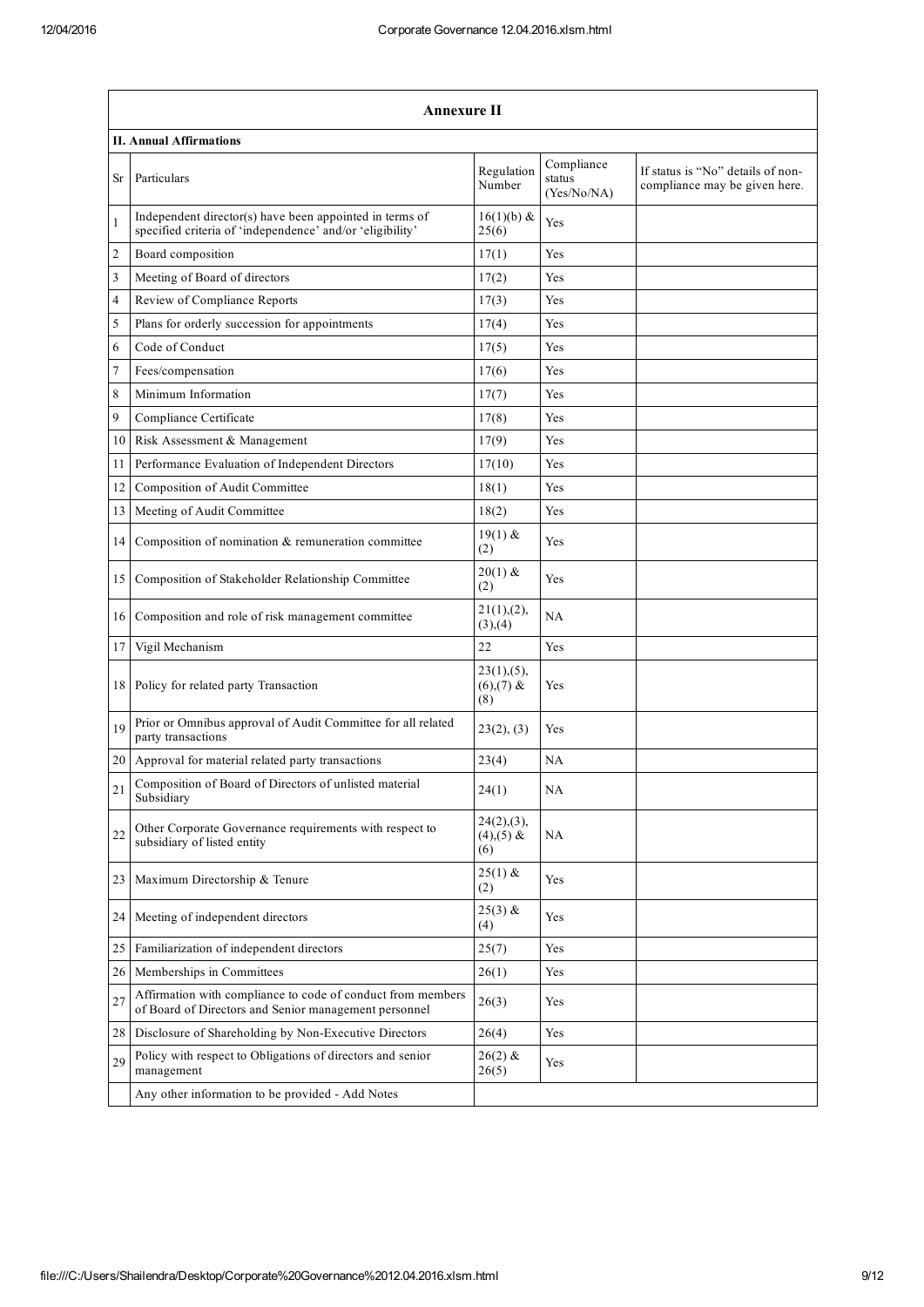| Annexure II                                                                                                                                                           |    |
|-----------------------------------------------------------------------------------------------------------------------------------------------------------------------|----|
| <b>III. Affirmations</b>                                                                                                                                              |    |
| The Listed Entity has approved Material Subsidiary Policy and the Corporate Governance requirements with respect to<br>subsidiary of Listed Entity have been complied | NA |
|                                                                                                                                                                       |    |